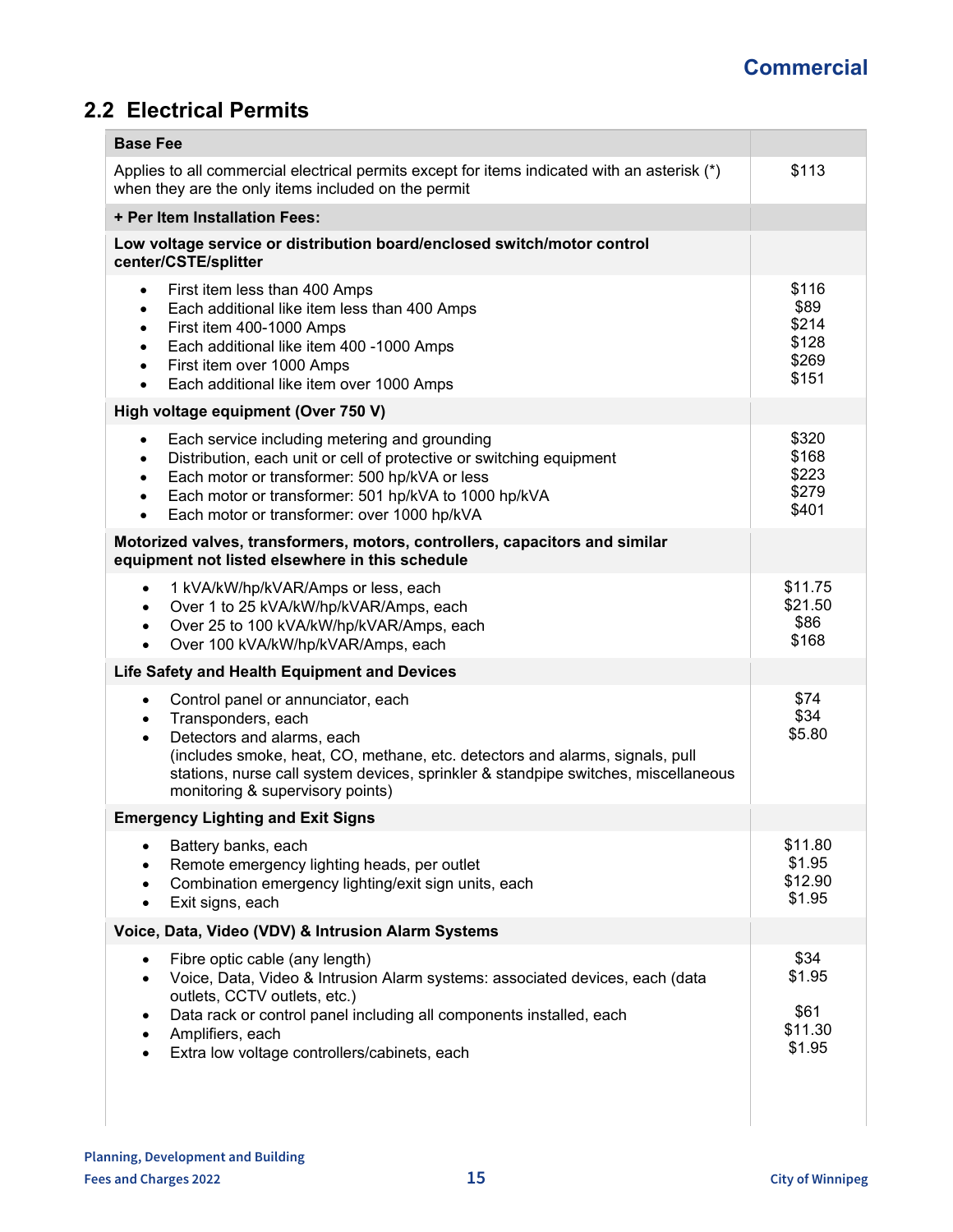## **Commercial**

| <b>VDV Audit Program</b>                                                                                                                                                                                                                                                                                           |                                                  |
|--------------------------------------------------------------------------------------------------------------------------------------------------------------------------------------------------------------------------------------------------------------------------------------------------------------------|--------------------------------------------------|
| Annual fee (includes registration information, review of applicant's training and<br>$\bullet$<br>operational procedures and audit inspections)<br>Permit fee per installation per address<br>$\bullet$<br>Fee for non-compliance during an audit<br>$\bullet$<br>Fee for suspension from the program<br>$\bullet$ | \$3910<br>\$34<br>\$335<br>\$5580                |
| <b>Empty Raceways</b>                                                                                                                                                                                                                                                                                              |                                                  |
| 60 m or less<br>Over 60 m to 300 m<br>Over 300 m<br>$\bullet$                                                                                                                                                                                                                                                      | \$37<br>\$74<br>\$143                            |
| Receptacles, wall switches, luminaires, thermostats, I/O devices and similar<br>equipment                                                                                                                                                                                                                          |                                                  |
| 15 Amp, each<br>$\bullet$<br>Over 15 Amp or car heater receptacles, each<br>$\bullet$                                                                                                                                                                                                                              | \$1.95<br>\$2.85                                 |
| Electric heating and/or cooking appliances                                                                                                                                                                                                                                                                         |                                                  |
| 2 kW or less, each<br>$\bullet$<br>Over 2 kW to 5 kW, each<br>Over 5 kW to 15 kW, each<br>Over 15 kW, each                                                                                                                                                                                                         | \$9.20<br>\$14.40<br>\$21.50<br>\$37             |
| <b>Fuel burning equipment</b>                                                                                                                                                                                                                                                                                      |                                                  |
| Each domestic package unit or unit heater<br>$\bullet$<br>Each industrial/commercial type package                                                                                                                                                                                                                  | \$21.50<br>\$62                                  |
| <b>Door Controls</b>                                                                                                                                                                                                                                                                                               |                                                  |
| Electric strikes, request-to-exit sensors or pushbuttons, card readers, each<br>$\bullet$<br>Door hold-open devices, each<br>$\bullet$<br>Electromagnetic locks, each<br>$\bullet$<br>H/C door operators, each<br>$\bullet$<br>Reset/release switch for electromagnetic locks, each<br>$\bullet$                   | \$1.95<br>\$5.80<br>\$11.40<br>\$1.95<br>\$11.40 |
| <b>Miscellaneous Life Safety Equipment</b>                                                                                                                                                                                                                                                                         |                                                  |
| Fire pump electrical connection and associated equipment, each<br>Generator driven by prime mover & associated equipment, each                                                                                                                                                                                     | \$227<br>\$255                                   |
| <b>Miscellaneous Exterior Equipment</b>                                                                                                                                                                                                                                                                            |                                                  |
| Fuel dispensers and similar equipment, each<br>$\bullet$<br>Light standards, each<br>Solar photovoltaic panels, each                                                                                                                                                                                               | \$33<br>\$17<br>\$5.75                           |
| <b>Machine/HVAC controls</b>                                                                                                                                                                                                                                                                                       |                                                  |
| Control panels, each<br>Control devices, each                                                                                                                                                                                                                                                                      | \$72<br>\$1.95                                   |